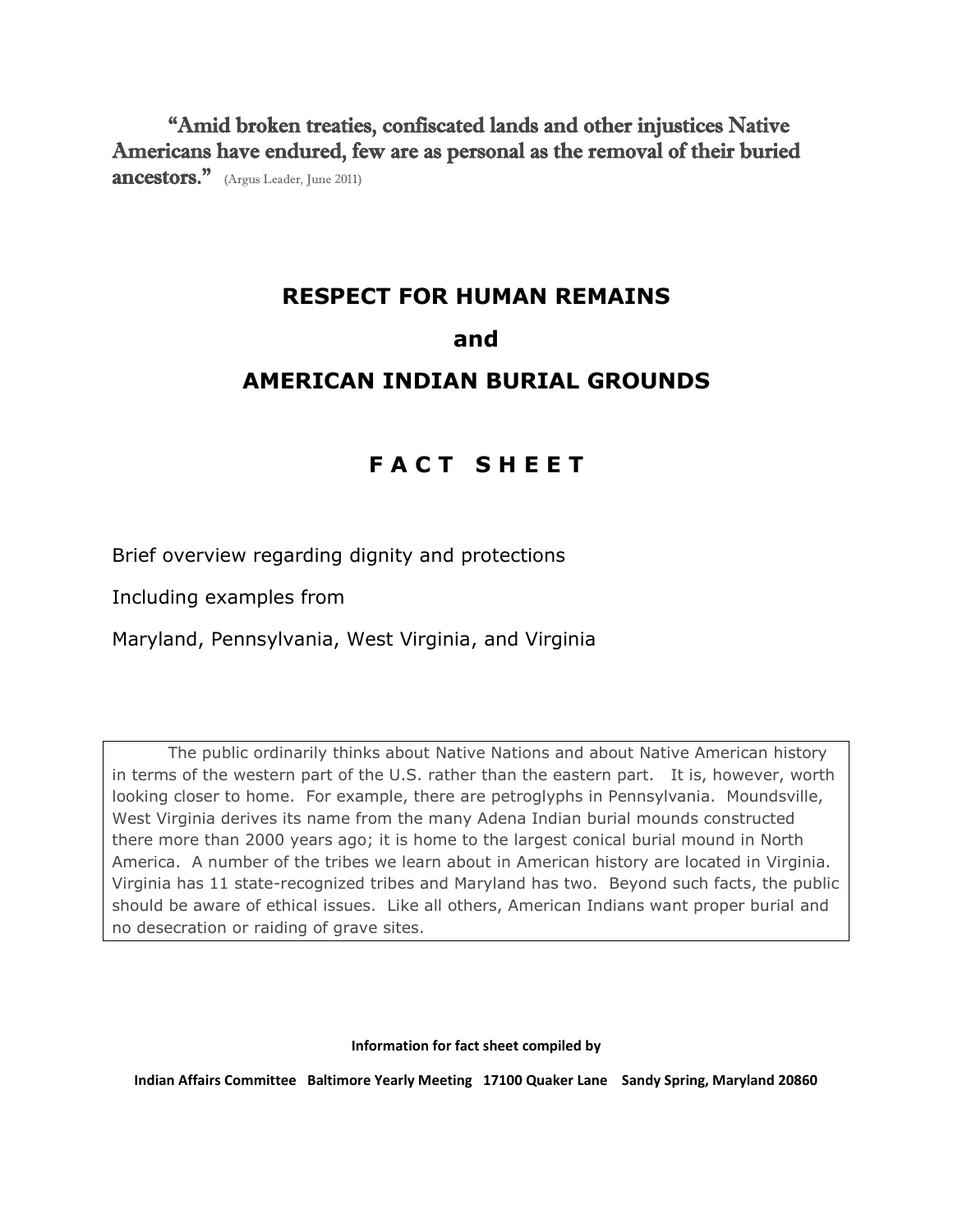## **Partial Remedies**

### NATIVE AMERICAN GRAVES PROTECTION AND REPATRIATION ACT

#### [http://www.indian-affairs.org/programs/aaia\\_repatriation\\_nagpra.htm](http://www.indian-affairs.org/programs/aaia_repatriation_nagpra.htm)

In response to advocacy by Native groups asserting that respectful treatment and disposition of remains is a basic human right, Congress required the Smithsonian in Washington, DC to change its practices. Soon thereafter, in 1990, Congress passed legislation to require other museums receiving federal funds to consult with and return (repatriate) cultural artifacts, funereal objects, and ancestral remains to tribes if requested. It began controls on excavation of federal and tribal land where there are likely to be artifacts and burial grounds. And it made it a federal crime to sell Indian cultural items and remains obtained in violation of the Act.

The law entitled the Native American Graves Protection and Repatriation Act has generated some law enforcement activities.

"Twenty-three people have been arrested, or warrants for their arrest issued, as the result of a two-year undercover investigation into the excavation, sale and purchase of looted Native American artifacts, federal officials said Wednesday. The operation was the biggest ever to focus on the shadowy world of grave robbing on Indian and federal lands, the officials said."(Kirk Johnson. New York Times, June 10, 2009)

Slowly, the law has triggered action by institutions such as Harvard and the University of Pennsylvania to inventory and document their holdings. More importantly, academics have begun to listen to and communicate with tribes.

The Penn Museum reported that as of 2014, 45 formal repatriation claims seeking the return of collections have been received and 25 repatriations have been completed resulting in transfer of 232 sets of human remains, 750 funerary objects, 14 unassociated funerary objects, 20 objects of cultural patrimony, 22 sacred objects and 2 objects claimed as both cultural patrimony and sacred.

Other practical applications such as those concerning development are challenging. Skeletons of 600 American Indians were unearthed in Buffalo, WV in 1973. Moved around, they ended up in Ohio. Due to the Act, they were returned and will be reburied in Putnam County if and when red tape can be overcome. (Nett. WV Gazette.com. Jan. 19, 2009)

While the process is prolonged and too often unsatisfactory for tribes, the Act has raised consciousness that Indian remains are not mere artifacts and specimans. For example, construction on a state office building was stopped after 44 sets of skeletal remains were found in Logan, WV. Although federal funds were not involved, state law required the convening of an ad hoc burial committee. Eventually representatives of five tribes, with presumed lineal descent of those buried in Logan, were part of the committee to decide about proper reburial. (Steelhammer. WVA Gazette.com. April 6, 2012; Shilling. Indian Country Today, March 27, 2012)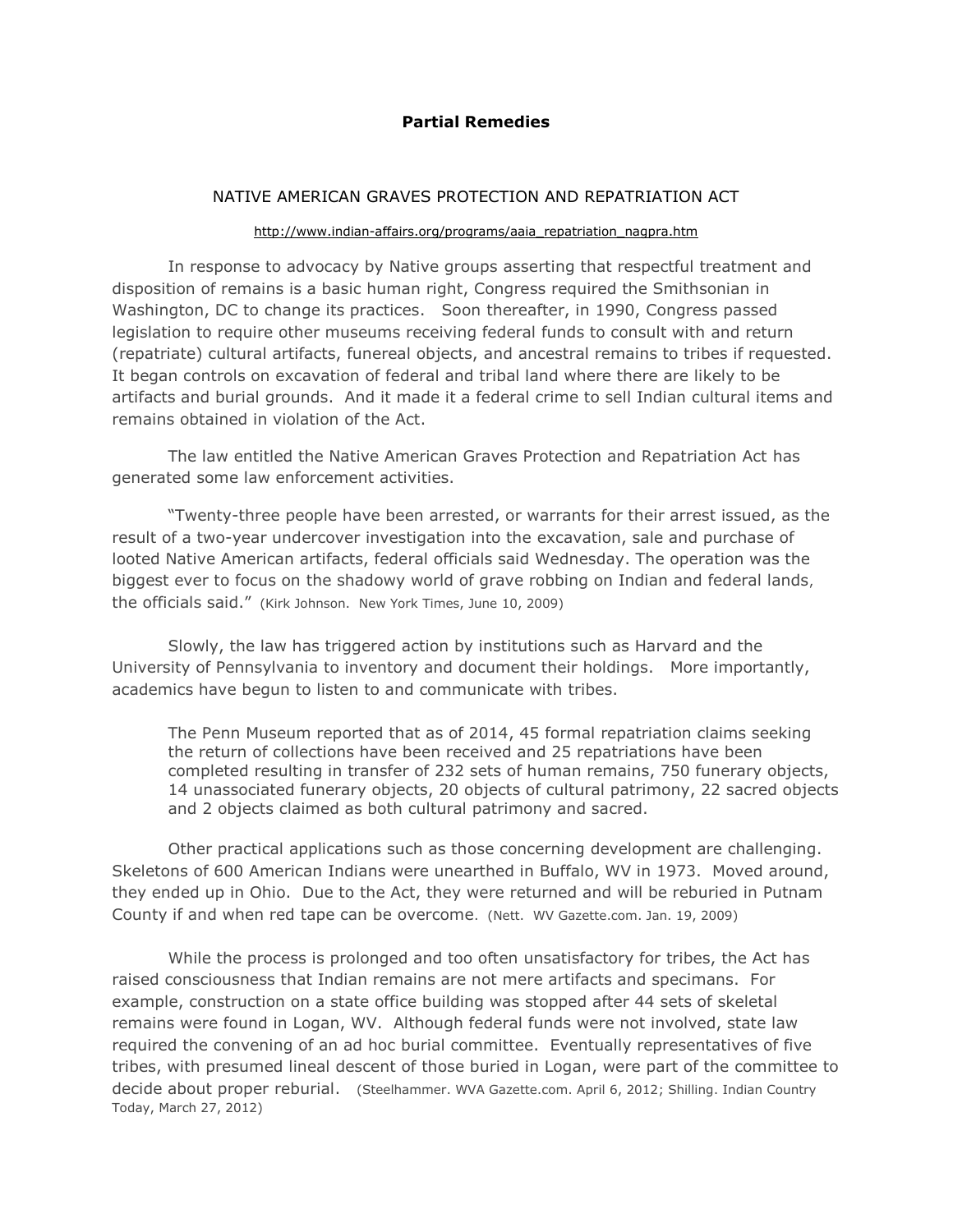### **Vigilance and Progress**

#### ADVOCACY REMAINS KEY

In 2001, Walmart relocated a planned store in Morgantown, WV because it would have destroyed a Native American burial site, [according to the Interfaith Center on](http://www.iccr.org/news/press_releases/pdf%20files/wmtwhitepaper4.6.04.pdf)  [Corporate Responsibility.](http://www.iccr.org/news/press_releases/pdf%20files/wmtwhitepaper4.6.04.pdf) The decision came after company shareholders and Indigenous leaders wrote letters to Walmart and to state leaders protesting the chosen location. Unfortunately this is not the typical institutional response. The Institute for Southern Studies has compiled an informal list of destroyed or nearly destroyed sacred sites. (Sturgis. Facing South newsletter. Sept 3, 2009)

Protection of burial and sacred sites have much in common. In coordination with tribes, the VA Department of Historic Resources recently purchased 58 acres along the York River to help further preserve a place called Werowocomco. Since it was a political and social center for Indigenous peoples going back to at least 900 AD, it has importance for historians and archaeologists. More importantly, Werowocomco is of spiritual significance to Pamunkey people.("VA Marks Preservation." Daily Progress, June 21, 2013)

### POSITIVE STEPS TO IDENTIFY AND REBURY REMAINS

Some Indian remains had been kept at the MD Historical Trust with the state's archaeological collection, others in a private cemetery. A 1993 state law required the state to return remains that could be linked by blood or heritage to descendants or culturally affiliated groups. Years of negotiation ensued with scientists wanting access for study and tribes fervently desiring an appropriate place of repose. In 2008, the MD Commission on Indian Affairs established a repatriation committee that honed a relationship between government agencies such as the Department of Planning and MD tribes. This Working Group found some consensus and identified burial sites. Although agreements continue to be refined, the following summary is illuminating.

"It was agreed that a place of interment would be located for each of the cardinal directions and that remains would be re-interred in the location closest to the place from which they were initially recovered. Because no tribe or band in MD has yet received federal recognition, the state remains the custodian of remains and will be responsible for recovering them if a federally recognized tribe or group (whether MD-based or not) successfully claims some remains in the future. The working group decided to identify state-controlled land where reinterment could take place, daily security could be maintained and protection of the sites could be ensured. Representatives from the Commission, the Department of Natural Resources, and the Maryland Historical Trust staff identified state park locations in southern, western, central/northern MD and on the Eastern Shore. Remains that could not be culturally identified would be reinterred at Jefferson Patterson Park and Museum in Calvert County." (Bowen. Archeological Society of Maryland newsletter 40, 2, Feb 2013, shortened)

<http://www.americanindian.maryland.gov/DocumentsAmericanIndian/2013%20MCIA%20Annual%20Report.pdf>